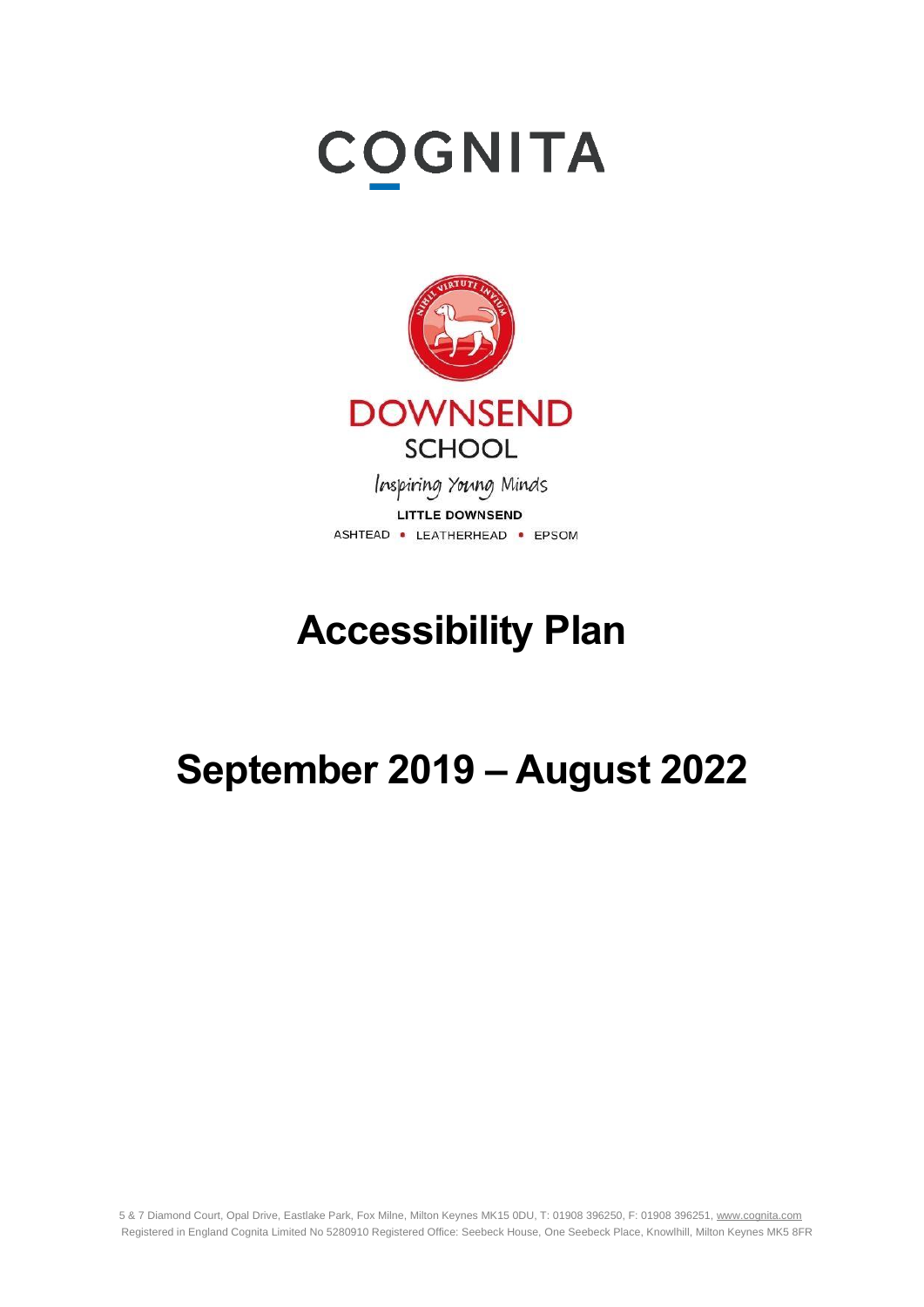### **1 Introduction**

- $1.1$ The document outlines our Accessibility Plan as required by the Equality Act 2010. The Act makes it unlawful for Cognita, which is the responsible body of a school, to discriminate against, harass, or victimise a pupil or potential pupil or staff in relation to:
	- admissions:
	- the way we provide education for pupils;
	- the way we provide pupils access to any benefit, facility or service;
	- by excluding any pupil or subjecting them to any other detriment.
- The Act outlines some protected characteristics (below) and we pay due regard to these:
	- Sex
	- Race
	- **•** Disability
	- **Religion or belief**
	- **EXALLER** Sexual orientation
	- Gender reassignment
	- **•** Pregnancy or maternity
- $1.3$ This plan fulfils the requirements of the Independent School Standards.

#### **2 Purpose**

- $2.1$ This Accessibility Plan outlines how we ensure that we are working to remove barriers to learning and access in our school. The plan is reviewed every three years.
- $2.2$ The school aims to treat all its pupils, staff and visitors fairly and with respect. This involves providing access and opportunities for all pupils without discrimination of any kind
- $2.3$ The school ensure all staff are trained in understanding equality and disability issues in line with the Equality Act 2010.

#### **3 Reasonable adjustments**

- $3.1$ We aim to ensure that nothing we do as a school places a disabled pupil at a disadvantage compared to other pupils. However, where we have to do so, we make sure that we take reasonable steps to try and avoid that disadvantage.
- When it is reasonable to do so, we provide auxiliary aids or services for a disabled pupil,  $3.2$ when such an aid would alleviate any substantial disadvantage that the pupil faces compared to other non-disabled pupils.
- $3.3$ Where an auxiliary aid is not provided under the SEN system (i.e. via a Statement/EHC Plan) there should be no assumption that it must be provided as a reasonable adjustment. Any decision would be taken on the basis of the facts of an individual case, including cost implications.
- $3.4$ There is no legal definition of auxiliary aids. We interpret this to mean any or all of the following: helpful; providing support or assistance; and that these can be things or persons which help. We include hearing loops, adaptive keyboards, and special software.
- $3.5$ Our SEN Policy defines what provision we make available including reasonable adjustments in our school. We will consider what is reasonable in the context of our school, given the circumstances of each individual case.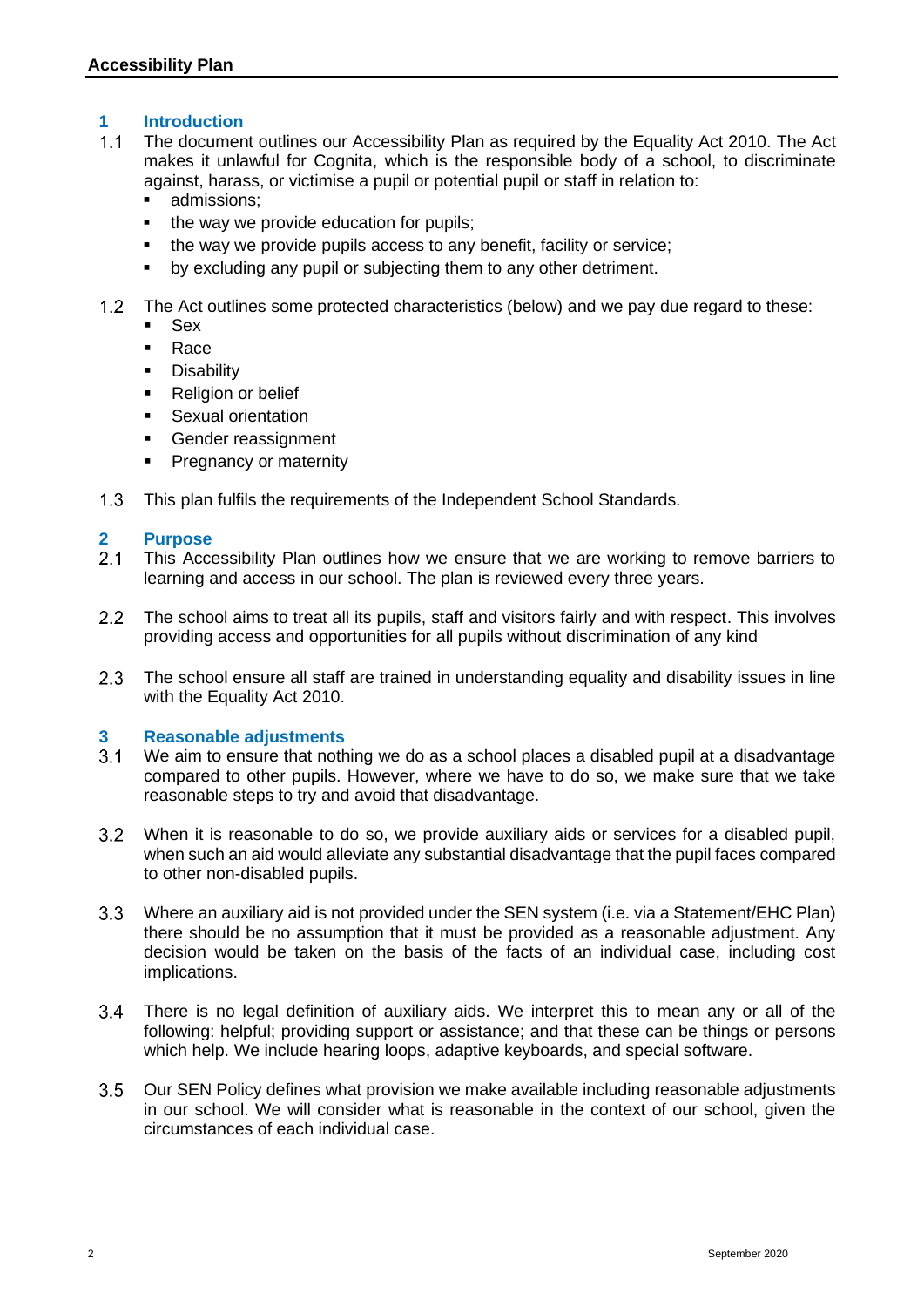- $3.6<sub>2</sub>$ Where the auxiliary aid has a benefit to the rest of the child's life outside of school, it would be unreasonable for our school to make such provision; e.g. hearing aids.
- $3.7$ We consider that effective and practicable adjustments for disabled pupils will involve little or no cost or disruption, and will therefore be considered as reasonable. Where substantial adaptations are required which are not contained within our three-year accessibility plan, we reserve the right to deem these as unreasonable.
- $3.8<sup>°</sup>$ It is our aim to ensure that disabled pupils play as full a part as possible in school life and our accessibility plan and reasonable adjustments help support that aim. Where any adjustment would have a detrimental effect on other pupils, we would not consider it to be *reasonable*. For example, if a geography field trip were planned to involve climbing and a wheelchair user could not take part, we would carefully consider how the disabled pupil could participate viably, but we would not cancel the trip because to do so would be detrimental to other pupils

### **4 Aspects of the plan**

- $4.1$ Our Accessibility Plan focuses on the following areas:
	- Increasing the extent to which disabled pupils can participate in the curriculum
	- **■** Improving the physical environment to enable disabled pupils to take better advantage of education, benefits, facilities and services provided
	- Improving the availability of accessible information to disabled pupils, staff, parents and visitors

## **5 Responsibility**

- $5.1$ It is the responsibility of the headteacher to ensure that the school has an Accessibility Plan which matches the needs of the school and to ensure that it is available on the school's website.
- 5.2 It is the responsibility of the Proprietor (via the Director of Operations) to ensure that the plan is reviewed annually and is fit for purpose.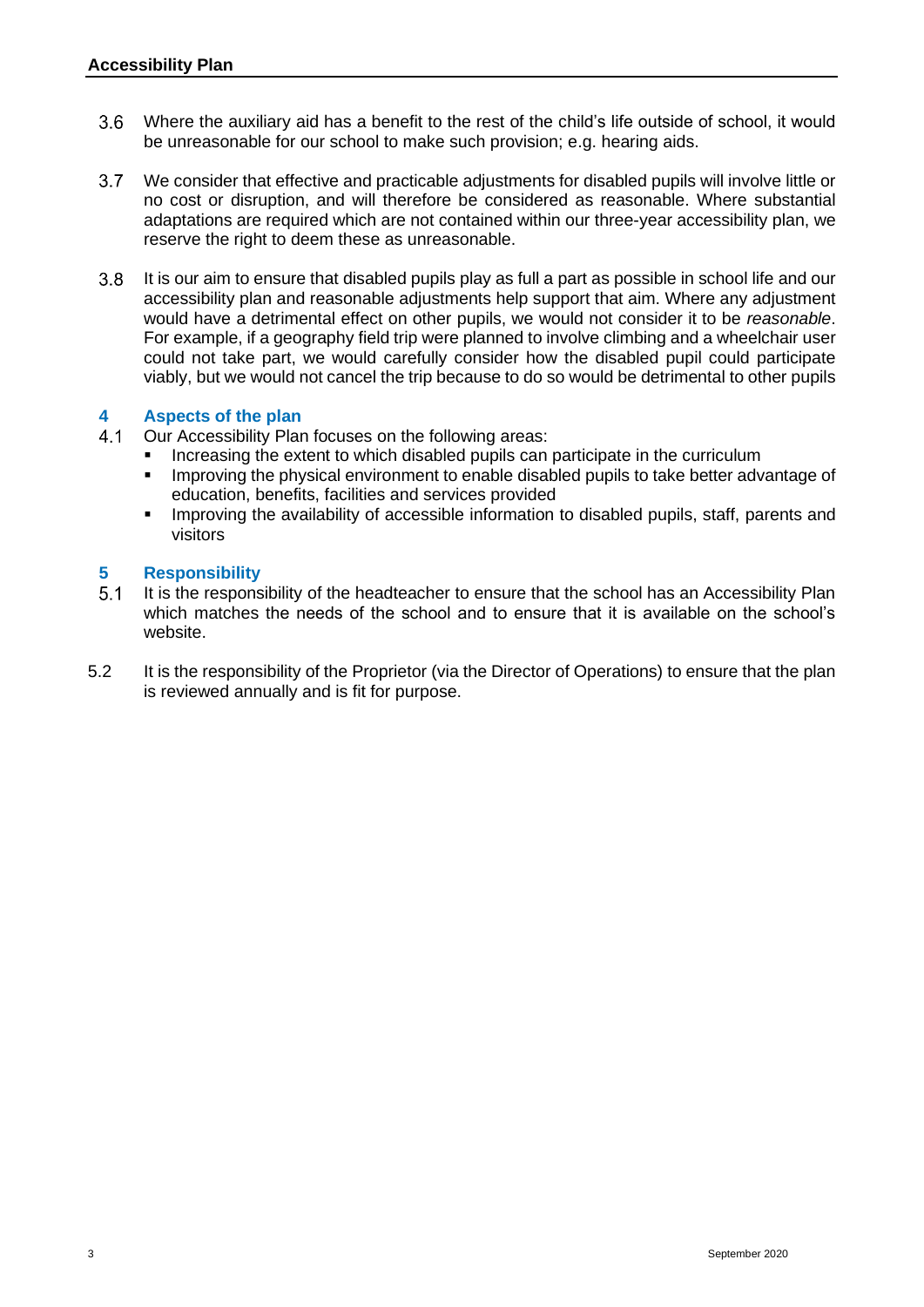### **Accessibility Plan**

**Actions to increase access to the curriculum and learning**

| <b>Targets/Strategies</b>                                                                                                                                       | <b>Timing</b> | <b>Responsibility</b> | <b>Success criteria</b>                                                                                         |
|-----------------------------------------------------------------------------------------------------------------------------------------------------------------|---------------|-----------------------|-----------------------------------------------------------------------------------------------------------------|
| As pupils arrive with<br>additional needs funds<br>should be available to buy<br>appropriate resources.                                                         | Ongoing       | HT/SENDCO             | Pupils wilth additional needs will<br>be able to access the curriculum.                                         |
| To identify specific<br>difficulties to provide staff<br>training on, i.e. dyslexia,<br>global developmental<br>delay, sensory processing<br>issues, mutism etc | As needed     | HT/SENDCo             | Children with specific difficulties<br>have their needs met to enable<br>them to fully access the<br>curriculum |
| Provide specific resources<br>to support full access to<br>the curriculum for children<br>with identified needs                                                 | As needed     | HT/SENDCo             | Children with specific difficulties<br>have their needs met to enable<br>them to fully access the<br>curriculum |

#### **Actions to improve the physical environment to enable those with disability to take better advantage of the education and facilities**

| <b>Targets/Strategies</b>  | <b>Timing</b> | <b>Responsibility</b> | <b>Success criteria</b>        |
|----------------------------|---------------|-----------------------|--------------------------------|
| Stair lift for pupils with | To review if  | HT/Support            | Children can access curriculum |
| specific difficulties to   | any major     | Centre / Facilities   | beyond Nursery years.          |
| access Reception and       | building      | manager/Mainten       |                                |
| Yr.1 classrooms.           | work          | ance team.            |                                |
| To review accessibility of | As needed.    | HT/HoS/school         | HT / Senco / School Secretary. |
| information to disabled    |               | secretary             |                                |
| staff, pupils, parents and |               |                       |                                |
| visitors as specific needs |               |                       |                                |
| arise.                     |               |                       |                                |

### **Actions to improve the availability of accessible information to disabled pupils, staff, parents and visitors**

| <b>Targets/Strategies</b>                          | <b>Timing</b>                                                                | <b>Responsibility</b> | <b>Success criteria</b>                             |
|----------------------------------------------------|------------------------------------------------------------------------------|-----------------------|-----------------------------------------------------|
| Large print resources and<br>use of coloured paper | As child<br>with sight<br>impairment<br>or dyslexia<br>joins us. On<br>going | Emma Taylor           | Pupils will be able to access<br>reading materials. |